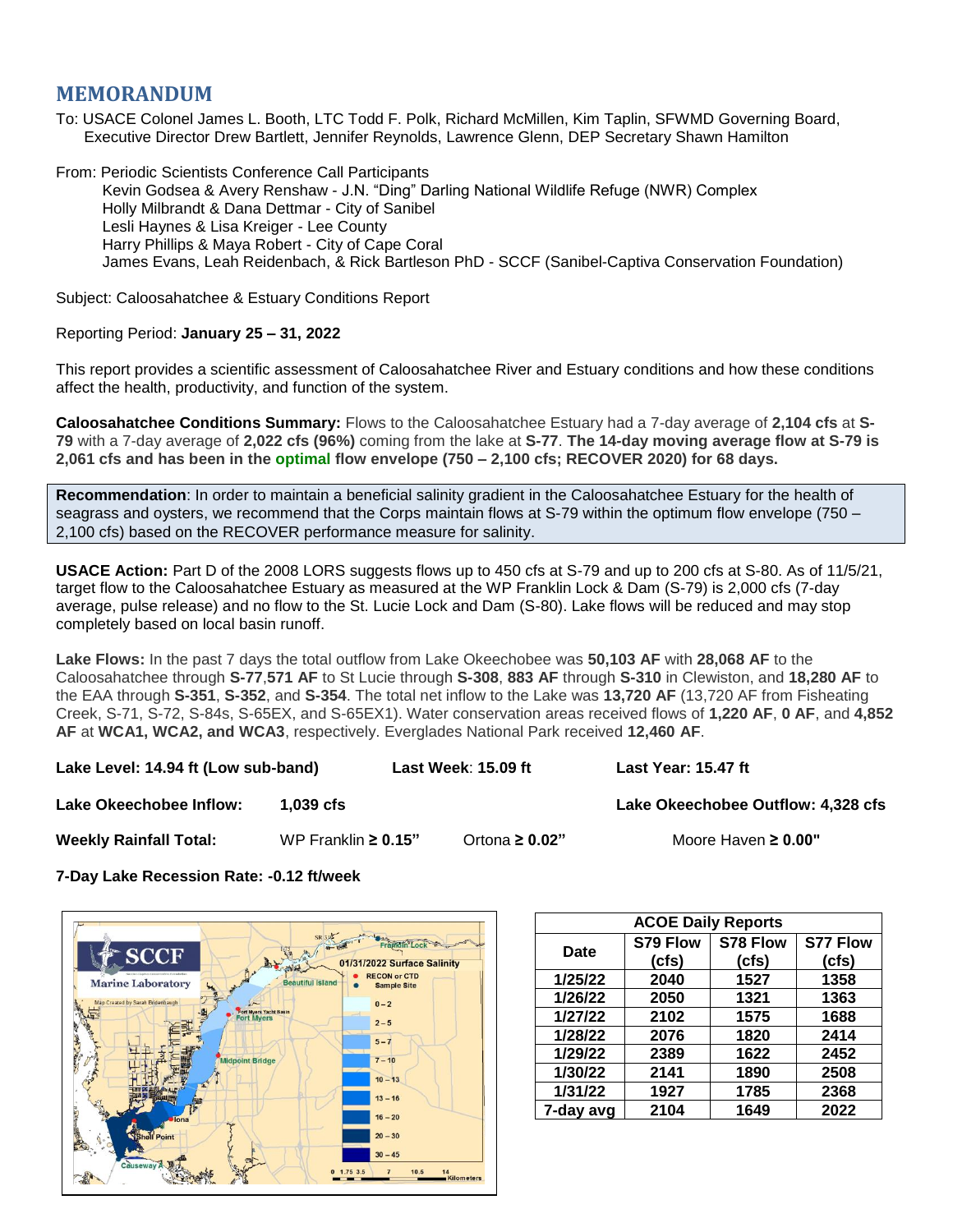## **Caloosahatchee Estuary Page 2 of 3**



| <b>Light Penetration</b> |                   |                                |                  |                                |  |  |
|--------------------------|-------------------|--------------------------------|------------------|--------------------------------|--|--|
| <b>Site</b>              | 25% Iz            | <b>Target</b><br><b>Values</b> | <b>Turbidity</b> | <b>Target</b><br><b>Values</b> |  |  |
|                          | meters            |                                | <b>NTU</b>       |                                |  |  |
| <b>Fort Myers</b>        | 0.74 <sup>c</sup> | > 1                            | 1.9              | < 18                           |  |  |
| <b>Shell Point</b>       | 1.43 <sup>c</sup> | >2.2                           | 1.7              | < 18                           |  |  |
| Causeway                 | 1.34 <sup>c</sup> | > 2.2                          | $12 \,$          | < 5                            |  |  |
| ---- - -                 | .                 | $\sim$ $\sim$ $\sim$           |                  |                                |  |  |

*25% Iz is the depth (z) where irradiance (I) is 25% of surface irradiance. Target values indicate the depth of light penetration needed for healthy seagrass.* m measured, c calculated

**Cyanobacteria Status:** On 1/31/22 sampling for cyanobacteria by the Lee County Environmental Lab reported the **presence** of *Microcystis* and *Dolichospermum* at **the Alva Boat Ramp** as visible specks. *Microcystis*, *Dolichospermum* and nostocalean filaments were **present** upstream of the **Franklin Locks** as visible specks with some wind-driven accumulation along the shore. *Microcystis*, *Dolichospermum*, and nostocalean filaments were **moderately abundant** at the **Davis Boat Ramp** as streaks with wind driven accumulation on the seawall.

**Upper Estuary Conditions:** The 30-day average surface salinity at the Fort Myers Yacht Basin was **3.0 psu**, within the suitable range for tape grass.

**Lower Estuary Conditions:** The average salinity at Shell Point RECON was **23 psu**, within the optimal range for oysters.

| <b>Monitor Site</b>     | Salinity (psu) <sup>a</sup><br>[previous week] | Diss $O2$<br>$(mg/L)^b$ | <b>FDOM</b><br>$(gsde)^c$ | Chlorophyll<br>$(\mu g/L)^d$ |
|-------------------------|------------------------------------------------|-------------------------|---------------------------|------------------------------|
| <b>Beautiful Island</b> | $0.3 - 1.4 [0.3 - 0.8]$                        | $6.5 - 8.1$             | 276                       | 5.9                          |
| Fort Myers Yacht Basin  | $1.6 - 4.3$ [1.5 - 4.3]                        |                         | 227                       | 6.8                          |
| <b>Shell Point</b>      | $12 - 32$                                      | $7.2 - 9.0$             | 80.2                      | 3.8                          |
| <b>McIntyre Creek</b>   | $27.5 - 34.4$ [28.0 - 33.1]                    | $7.3 - 13.6$            | $6.7 - 18.0$              | $0.4 - 1.4$                  |
| <b>Tarpon Bay</b>       | -------- [--------]                            |                         |                           |                              |
| <b>Wulfert Flats</b>    | $30.9 - 35.5$ [31.3 - 34.4]                    | $6.0 - 9.2$             |                           | $2.4 - 15.3$                 |

## **Water Quality Conditions**

**Red values are outside of the preferred range.**

**<sup>a</sup> Salinity target values: BI < 5, FM < 10, SP = 10 – 30**

**<sup>b</sup> Dissolved O<sup>2</sup> target values: all sites > 4**

**<sup>c</sup> FDOM target values: BI < 70, FM < 70, SP < 11**

**<sup>d</sup> Chlorophyll target values: BI < 11, FM < 11, SP < 11** 

**<sup>s</sup> Single sonde lower and surface layer or surface grab lab measurement**

**Red Tide:** On 1/28/22, the FWC reported that *K. brevis* was not observed in samples collected statewide over the past week.

**Wildlife Impacts:** In the past week (1/24 – 1/31), the CROW wildlife hospital on Sanibel received 15 toxicosis patients: 1 anhinga (died), 5 brown pelicans (1 died, 4 still at CROW), 1 common loons (died), 2 double crested cormorant (both still at CROW), 1 ring-billed gull (died),4 royal terns (2 died, 2 still at CROW), and 1 sanderling (died).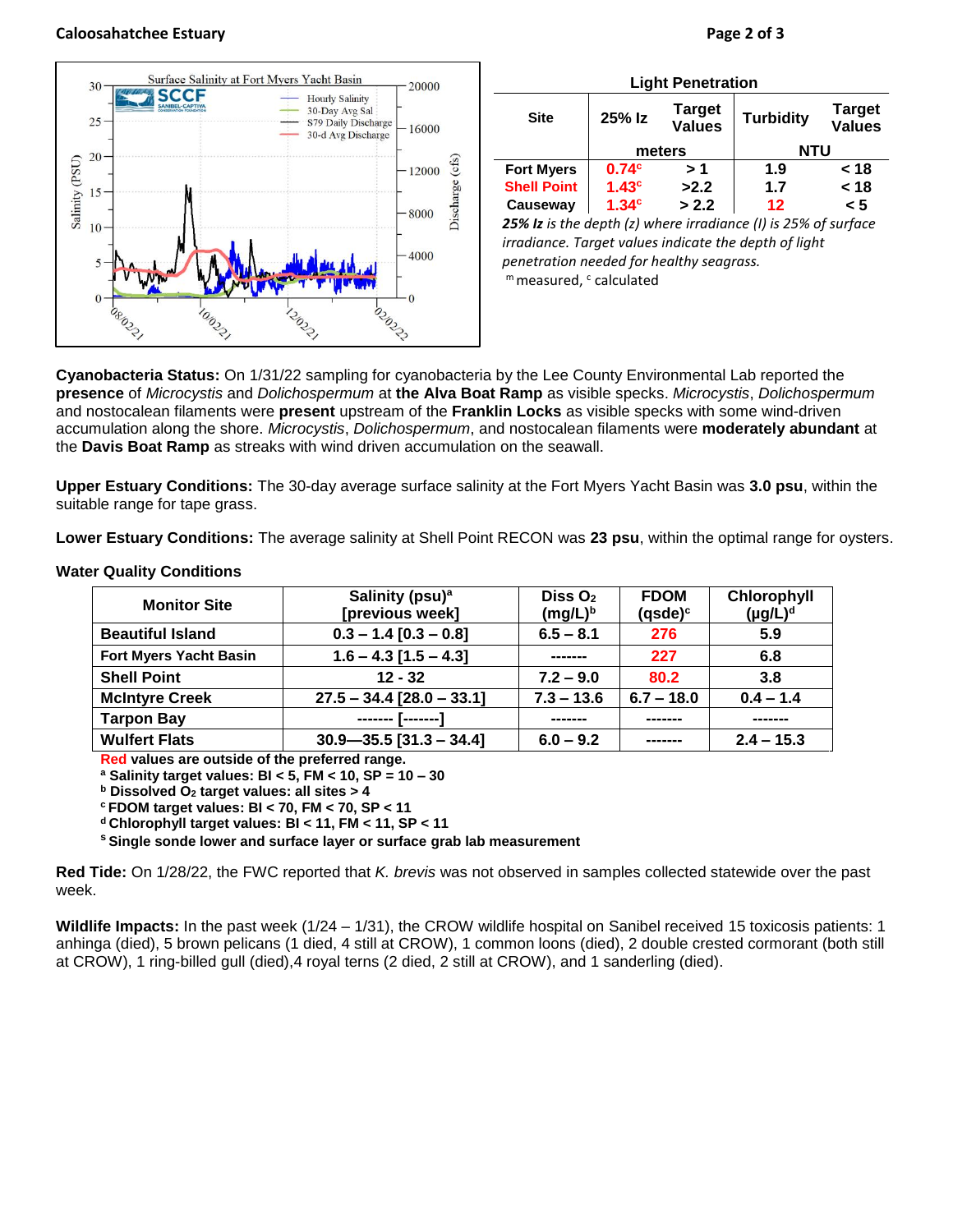

Daily average bottom salinity data for the last 14-days from sampling locations within the tidal Caloosahatchee River Estuary relative to oyster health (Sanibel, Shell Point and Cape Coral) and tape grass (*Vallisneria americana*) health (Ft. Myers only) conditions.



Accumulation of marine plants and animals on the shoreline at light house beach park on 1/28/22. *City of Sanibel.*